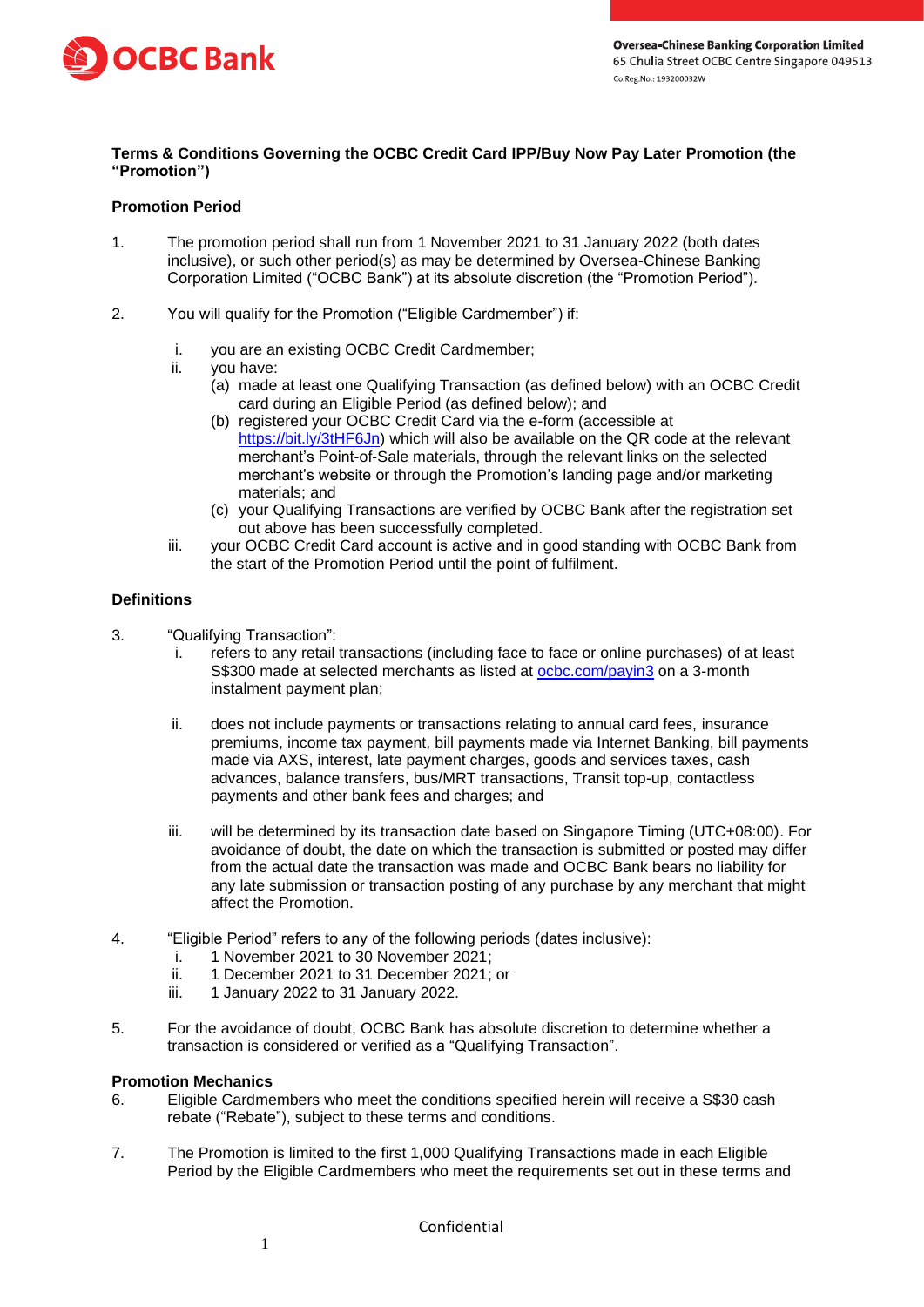

conditions. For avoidance of doubt, in the event that less than 1,000 Qualifying Transactions are made in an Eligible Period, there will not be any rolling over of the excess and unredeemed quota of Qualifying Transactions to another Eligible Period.

- 8. Qualifying Transactions must be verified by OCBC Bank. Eligible Cardmembers will need to register for the Promotion only once with his/her principal Credit Card(s) and/or supplementary Credit Card(s) via the e-form (accessible at [https://bit.ly/3tHF6Jn\)](https://bit.ly/3tHF6Jn) for verification across the aforementioned Eligible Periods. The e-form will also be available on the QR code at the relevant merchant's Point-of-Sale materials, through the relevant links on the selected merchant's website or through the Promotion's landing page and/or marketing materials.
- 9. For avoidance of doubt, registration during a subsequent Eligible Period will not take into account transactions that occurred during any prior Eligible Period(s).
- 10. For avoidance of doubt, in the event the Qualifying Transaction(s) made by a Supplementary Credit Cardmember who has registered for the Promotion via the e-form, is within the first 1,000 Qualifying Transactions in an Eligible Period, the Rebate(s) will be rewarded.
- 11. In the event that any person entitled to the Rebate is subsequently found to be ineligible for the Promotion, OCBC Bank shall not be obligated or liable to provide the Rebate to another Eligible Cardmember.
- 12. Subject to the fulfilment of all the conditions specified in these terms and conditions to the absolute satisfaction of OCBC Bank, the Rebate will be credited into the Eligible Cardmember's relevant OCBC Credit card account.
- 13. The Rebate will be credited into the Eligible Cardmember's OCBC Credit Card account within 1 month after the end of each Promotion Period.
- 14. OCBC Bank's Interest-free Instalment Plan Terms and Conditions (accessible at [https://www.ocbc.com/iwov-resources/sg/ocbc/personal/pdf/cards/ocbc-interest-free](https://www.ocbc.com/iwov-resources/sg/ocbc/personal/pdf/cards/ocbc-interest-free-instalment-plan-terms-and-conditions.pdf)[instalment-plan-terms-and-conditions.pdf\)](https://www.ocbc.com/iwov-resources/sg/ocbc/personal/pdf/cards/ocbc-interest-free-instalment-plan-terms-and-conditions.pdf) shall apply to all Qualifying Transactions.
- 15. The Promotion shall not apply in conjunction with any other privileges or promotions.
- 16. OCBC Bank reserves the right in its sole and absolute discretion to determine whether a transaction qualifies as a Qualifying Transaction under the Promotion. If OCBC Bank in its sole and absolute discretion decides that any transaction is not to be considered a valid transaction, the Rebate will not be awarded.
- 17. OCBC Bank reserves the right to claw-back and deduct from any of the Eligible Cardmember's accounts with OCBC Bank the equivalent value of the Rebate if the Eligible Cardmember closes his/her OCBC Credit Card account during, or within six (6) months from the end of the Promotion Period. Further, if any Eligible Cardmember is subsequently discovered to be ineligible to participate in the Promotion or to receive the Rebate , OCBC Bank reserves the right to (i) forfeit or withdraw the Rebate at any time; or (ii) (where the Rebate has been redeemed) claw-back the Rebate or request the relevant customer to repay to or compensate OCBC Bank the value of the Rebate at any time, and OCBC Bank shall have the right to debit the value of the Rebate plus any goods and services tax or such other amount as it deems fit from the account(s) of the customer. No person shall be entitled to any payment or compensation from OCBC Bank should any Rebate be forfeited or withdrawn, if any Rebate is reclaimed by OCBC Bank, or if a customer is asked

### **General**

18. The eligibility of any Eligible Cardmember to participate in this Promotion and/or receive the Rebate shall be determined at the absolute discretion of OCBC Bank.